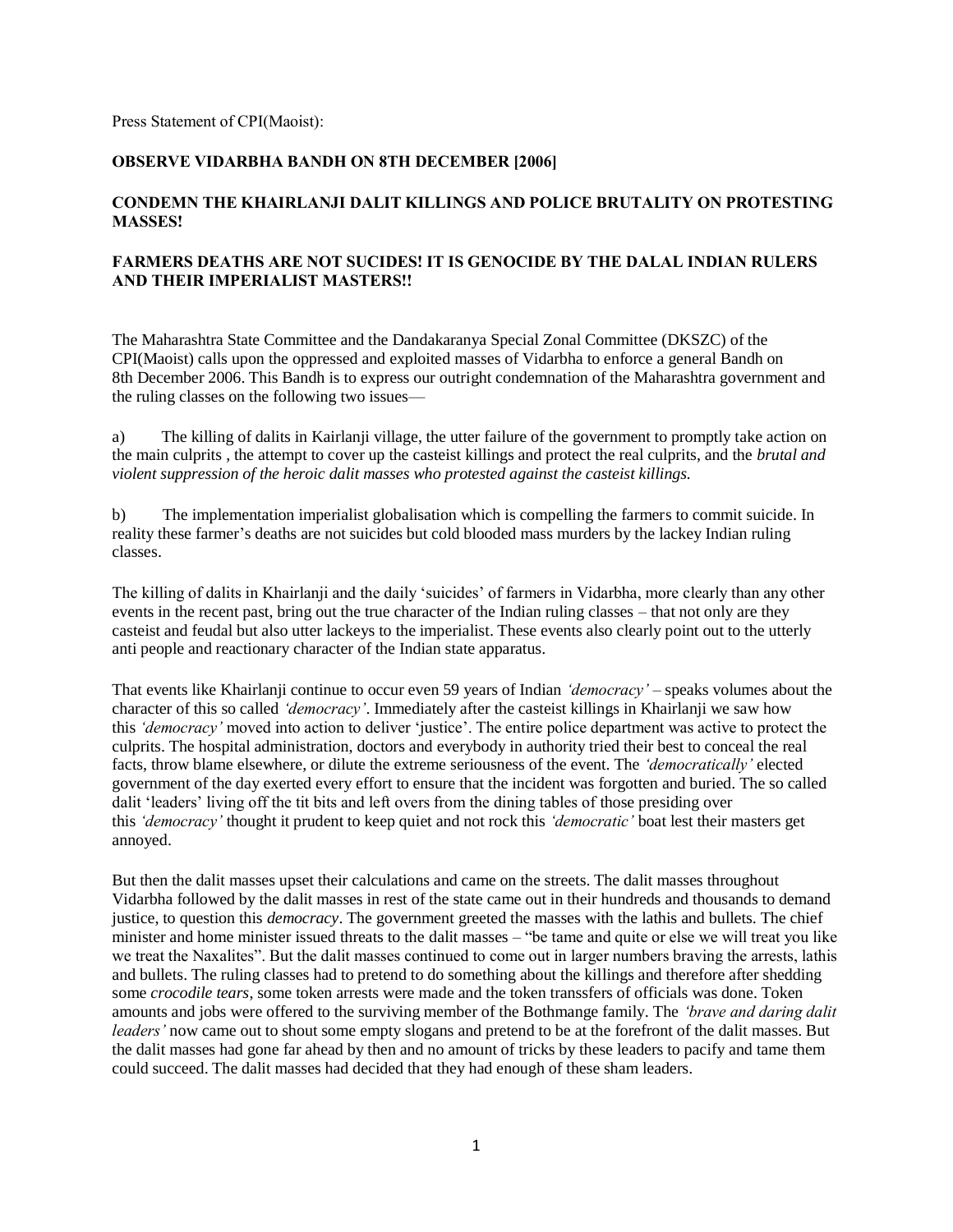The Congress/NCP government in connivance with the BJP and Shiv Sena have tried to mobilise the non dalit castes against the dalits in order to crush their struggle. But they have not so far been able to have significant success in these efforts. We call upon the oppressed and exploited among the Kunbi, Maratha, OBC and higher castes to see through these tricks and come forward to support the democratic and just struggle of the dalit masses. We call on them to join the struggle to eradicate caste oppression and exploitation.

The police have been dealing with the dalit masses in an extremely casteist manner. The lathi charges have been extremely brutal inspired by anti dalit sentiment; they have fired on the masses with the intention of killing. In order to prevent any propaganda of the Kairlanji killings or of the police brutalities on the protesters, the police have been arresting anyone circulating pamphlets or booklets condemning these atrocities. Printing presses have been threatened not to publish any material in favour of the agitating masses. In this way Indian *"democracy"* implements the fundamental right to freedom of speech and assembly.

*Now the Chief Minister and home minter are making hectic plans to crush and prevent any display of dissent or protest in Nagpur at the time of the winter state assembly session. Thousands of additional police and paramilitary forces have been brought there to prevent the protest which are due to take place at the time of the assembly winter session. They are also going to raise the bogey of some "naxal" or "terrorist" attack to justify their repressive measures.*

It is clearly evident how the ruling class parties and the state apparatus are defending and preserving the authority of the feudal and caste elite. Not a single day goes by without news of farmers' suicides. While the largest number is in Vidarbha the incidence of severely indebted farmers being driven to suicide are taking place in all other parts of the state. Recently there have been incidents in Nasik, Thane and Nanded

The fact that thousands of farmers have been driven to suicide not only in Maharashtra but also in other parts of the country indicate that the reasons for this act of desperation is social and not individual. The pro imperialist policies of the Indian ruling classes and their governments are at the root of this. At imperialist dictates the subsidies to farmers have been gradually withdrawn, the costs of agricultural inputs has kept on increasing, the farmers have not been given even the cost of production for their produce, all protection for the farmers have been removed and they have been left open to face the ill effects of the changes in the international market. It is these policies which have driven the farmers to deep indebtedness from which they are never able to come out. *It is these policies which are killing the farmers as surely as if someone was holding a gun to their foreheads and pulling the trigger.*

Each day as the numbers of farmers dying from these policies increases the government refuses to do anything to either reverse these policies or even to provide any immediate relief. The various ‗relief' measures announced by the central and state governments are nothing but a joke.

The 'relief' announced by Manmohan Singh a few months back made no dent in the deaths of the farmers. The ‗relief' package announced a few days ago is likewise a laughing matter. The amounts promised to the farmers will not be enough even to feed the cows that they are being gifted with. The government is totally unwilling to cancel all the debts of the farmers to the financial institutions as well as to private money lenders who are fleecing the peasants. Immediately first aid and relief can only really be in the form of canceling all debts of the entire peasantry and making it illegal for anyone to recover the debts of the peasant masses. *The government is willing to give tax relief to the imperialists and big capitalists who invest in the new SEZ to the tune of over 1,00,000 crore rupees. But is unwilling to give such relief (which will only cost a fraction of the above amount) to the farmers who are on the brink of death. It is clear whom the government and the ruling class parties represent.*

To add insult to injury, the jokers like Sri Sri Ravi Shankar have taken time off from servicing their ruling class patrons and have taken it upon themselves to teach the farmers the "art of living". As if the farmers are dying because they don't know how to live or are suffering from some psychological imbalance. Ravi Shankar